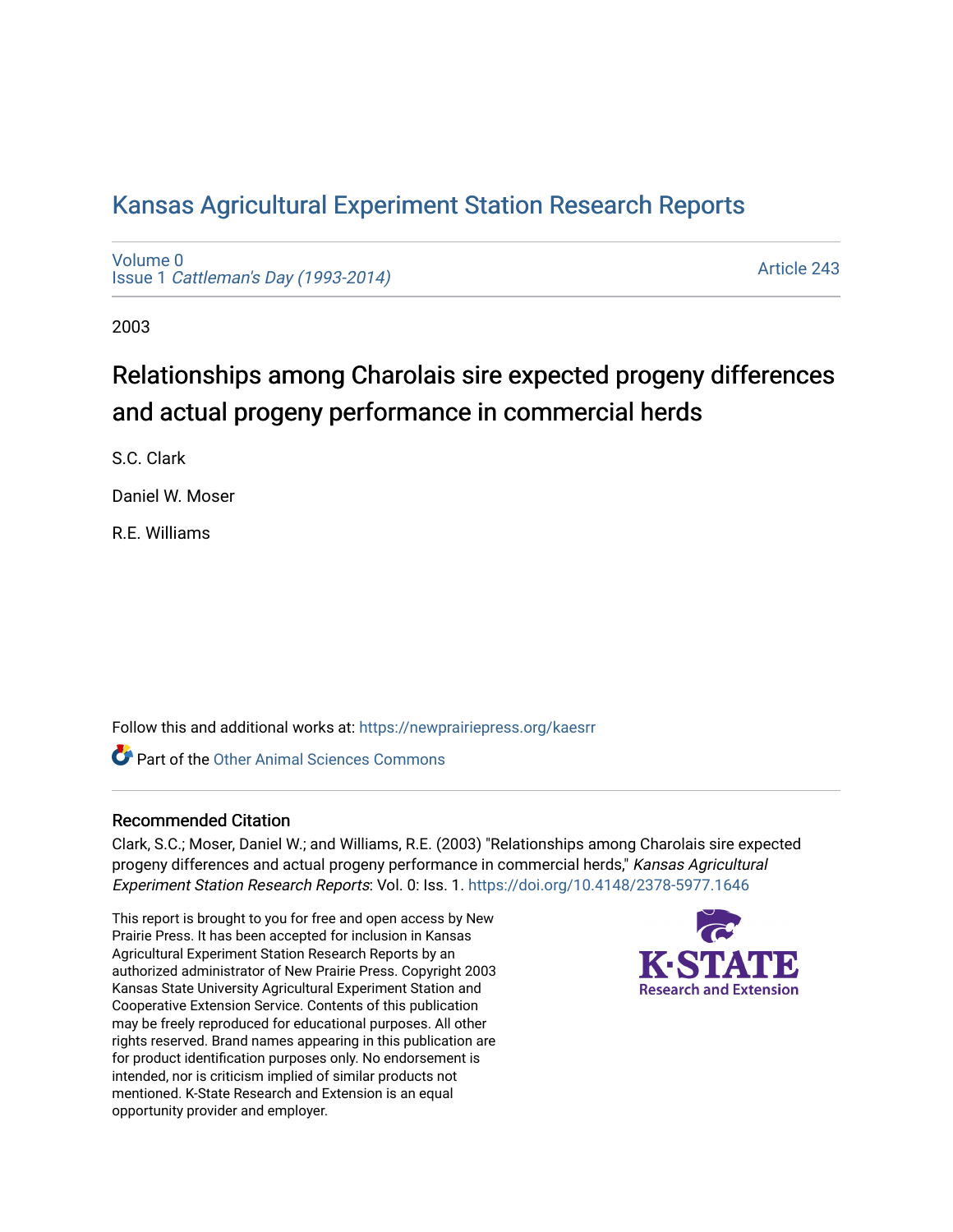## Relationships among Charolais sire expected progeny differences and actual progeny performance in commercial herds

## **Abstract**

Data on Charolais-sired calves were analyzed to evaluate progeny performance related to sire expected progeny differences (EPD) in a large data set of commercial crossbred cattle in several herds across the United States. The traits analyzed were birth weight (n=3,554) and weaning weight (n=3,604) of crossbred progeny from nationally evaluated sires. Birth weight EPD and weaning weight EPD were evaluated as predictors of crossbred performance. Random regression coefficients were estimated for progeny birth weight on sire birth weight EPD of 1.03±0.09 lb/lb of birth weight EPD, and for progeny weaning weight, 0.66±0.11 lb/lb of weaning weight EPD. Published sire birth weight EPD and weaning weight EPD were averaged and weighted on published accuracy. The average weighted sire birth weight EPD was 0.86 lbs and weaning weight EPD was 16.06 lbs, with an average accuracy of 0.79 and 0.75, respectively. Correlations for effect of sire in commercial herds with published sire birth weight and weaning weight EPD were 0.59 and 0.39, respectively. Sire birth weight EPD and weaning weight EPD were positively related to actual progeny performance. Therefore, selection based upon sire EPD should result in change of crossbred progeny performance. This further validates use of EPD as a selection tool for birth weight and weaning weight in commercial herds. However, weaning weight response was lower than expected, possibly a result of management practices in commercial herds compared to purebred herds.

### Keywords

Cattlemen's Day, 2003; Kansas Agricultural Experiment Station contribution; no. 03-272-S; Report of progress (Kansas State University. Agricultural Experiment Station and Cooperative Extension Service); 908; Beef; Charolais; EPD; Progeny performance

### Creative Commons License



This work is licensed under a [Creative Commons Attribution 4.0 License](https://creativecommons.org/licenses/by/4.0/).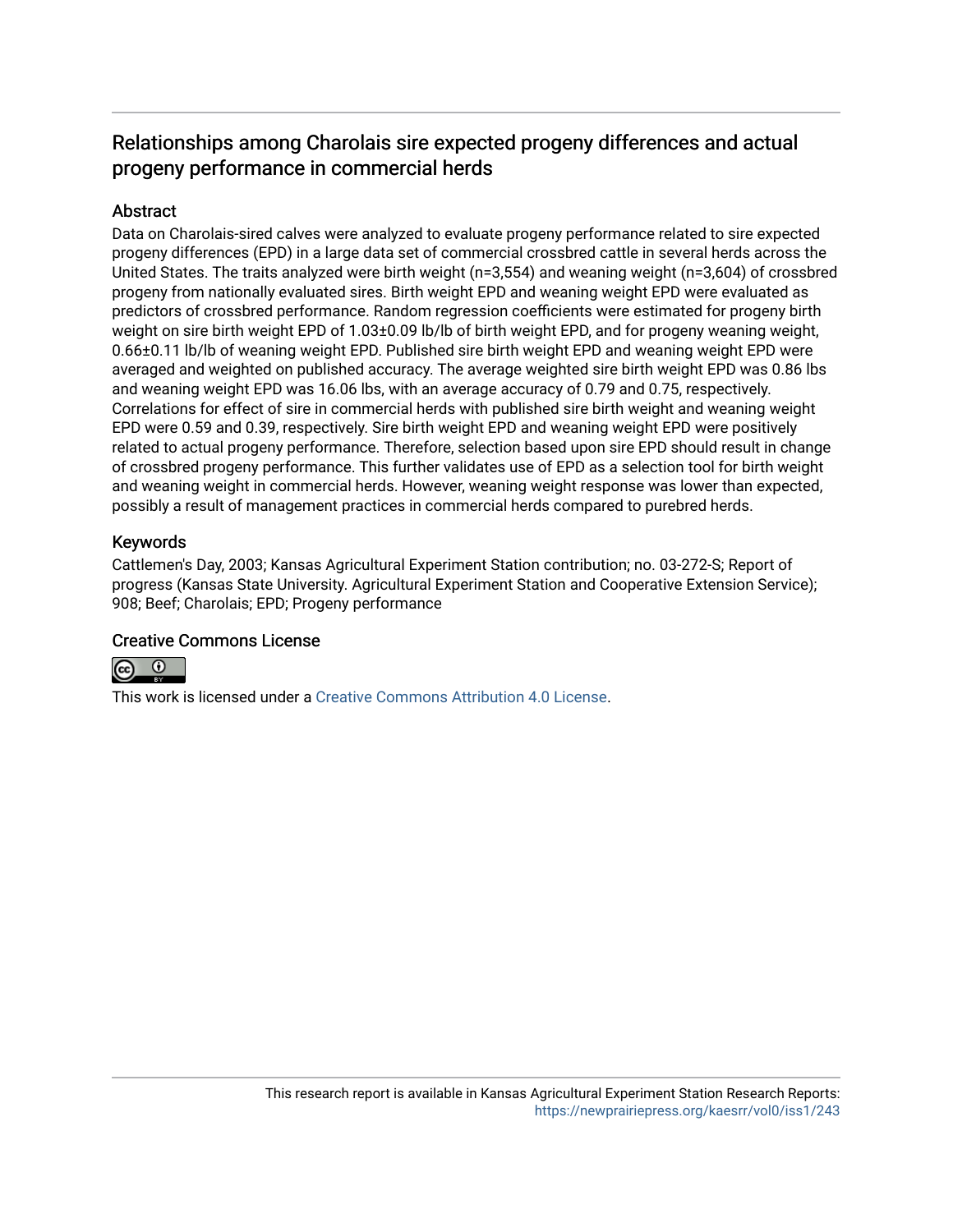#### **RELATIONSHIPS AMONG CHAROLAIS SIRE EXPECTED PROGENY DIFFERENCES AND ACTUAL PROGENY PERFORMANCE IN COMMERCIAL HERDS**

#### *S. C. Clark, D. W. Moser, and R. E. Williams*

#### **Summary**

 Data on Charolais-sired calves were analyzed to evaluate progeny performance related to sire expected progeny differences (EPD) in a large data set of commercial crossbred cattle in several herds across the United States. The traits analyzed were birth weight (n=3,554) and weaning weight (n=3,604) of crossbred progeny from nationally evaluated sires. Birth weight EPD and weaning weight EPD were evaluated as predictors of crossbred performance. Random regression coefficients were estimated for progeny birth weight on sire birth weight EPD of 1.03±0.09 lb/lb of birth weight EPD, and for progeny weaning weight, 0.66±0.11 lb/lb of weaning weight EPD. Published sire birth weight EPD and weaning weight EPD were averaged and weighted on published accuracy. The average weighted sire birth weight EPD was 0.86 lbs and weaning weight EPD was 16.06 lbs, with an average accuracy of 0.79 and 0.75, respectively. Correlations for effect of sire in commercial herds with published sire birth weight and weaning weight EPD were 0.59 and 0.39, respectively. Sire birth weight EPD and weaning weight EPD were positively related to actual progeny performance. Therefore, selection based upon sire EPD should result in change of crossbred progeny performance. This further validates use of EPD as a selection tool for birth weight and weaning weight in commercial herds. However, weaning weight response was lower than expected, possibly a result of management practices in commercial herds compared to purebred herds.

#### **Introduction**

Commercial beef cattle producers are encouraged to use genetic information to select sires to improve performance in their herds. To do this, they rely on expected progeny differences (EPD), which enhance the accuracy of selection decisions by establishing an evaluation of the relative genetic value of a sire within a breed. Today, EPD are widely used and successfully implemented into commercial beef cattle enterprises.

The sire evaluations currently taking place in the beef industry by most breed associations are based on purebred progeny performance. Therefore, sire EPD comparisons are only applicable within a particular breed. However, the environment of purebreds may differ from that of crossbred cattle. In the seed purebred enterprise, the environment may be superior to their commercial counterpart's environmental conditions. Therefore, it is worthwhile to evaluate sire progress for commercial use through crossbred progeny.

Large numbers of actual data under true commercial production conditions in the United States have not been examined. The purpose of this study was to evaluate progeny performance and sire EPD in a large data set of commercial crossbred calves in several herds across the United States using Charolais sires.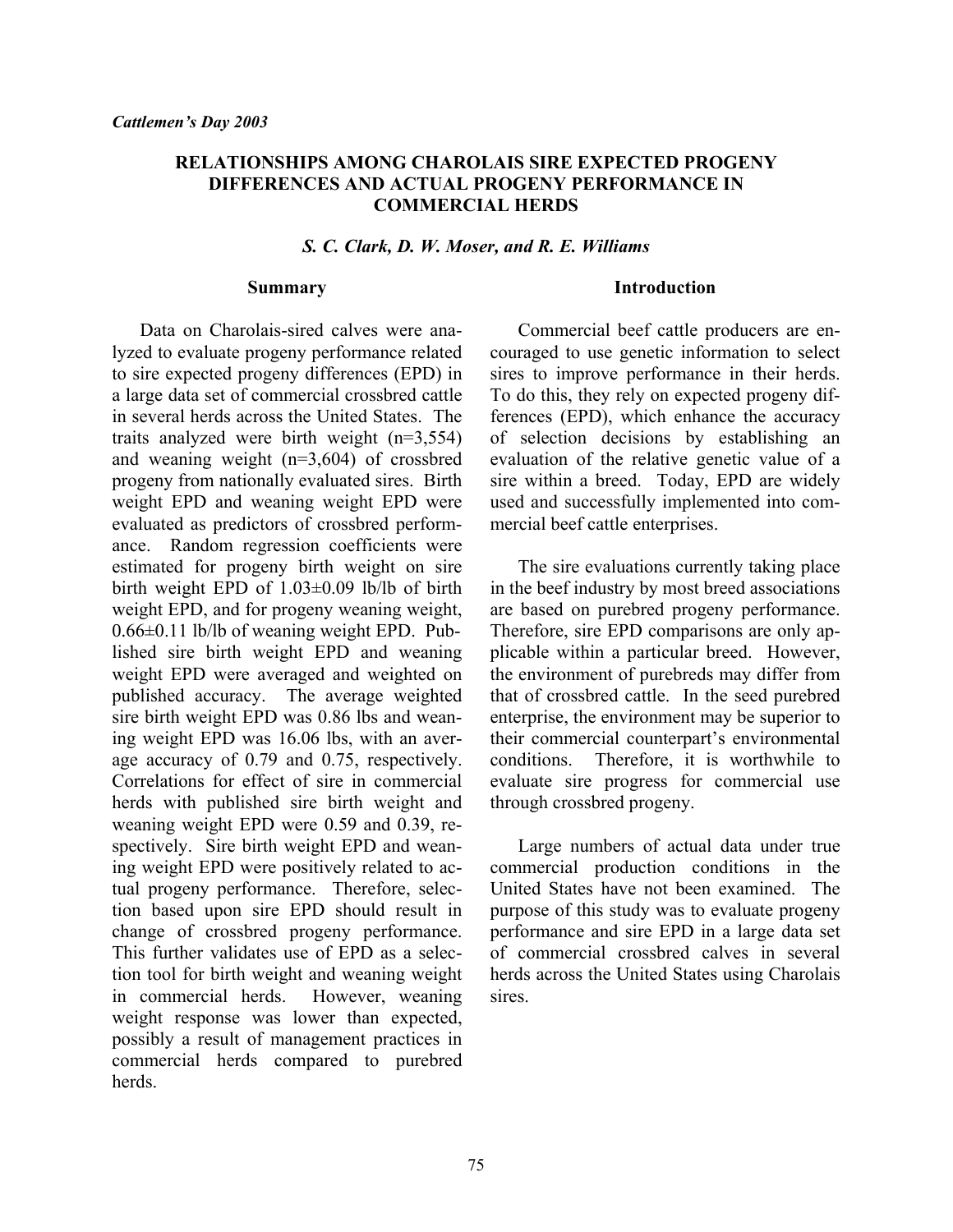#### **Experimental Procedures**

The carcass database of the American-International Charolais Association (AICA, Kansas City, MO) was obtained for analysis to provide information on progeny dam breeds, herds, sires, birth weight, and weaning weight records that were collected from 1988 to 2001. The sires used in the study were used in 31 cooperator herds that consisted of commercial crossbred females. The herds were used for carcass data collection only. Therefore, the data used in this analysis were independent of those used in the AICA growth trait EPD calculations.

The final data set consisted of birth weight records on 3,554 animals and weaning weights on 3,604 animals. There were 224 sires with progeny data from 31 herds. The contemporary group for the progeny measurements was defined as animals born in the same year and raised in the same environment. There were 56 contemporary groups used in the data set. Finally, the carcass database was merged to the sire EPD database to provide sire birth weight EPD and weaning weight EPD records that were collected on Charolais sires enrolled in the AICA evaluation program by AICA members. The sires used in the data set had an average weighted sire birth weight EPD of 0.86 lbs and weaning weight EPD of 16.06 lbs, with an average accuracy of 0.79 and 0.75, respectively. The published sire birth weight and weaning weight EPDs were weighted on published accuracy.

The data were analyzed by the mixed procedure in SAS. The statistical model used for birth weight included a fixed effect of contemporary group and a random effect of sire birth weight EPD. The same model was used for WW, substituting weaning weight EPD for birth weight EPD. This model calculated a random regression coefficient for birth weight and weaning weight on sire EPD.

A second analysis was performed to estimate effect of sire. The statistical model used for birth weight and weaning weight included a fixed effect of contemporary group and a random effect of sire. Correlations weighted on number of progeny were obtained between effect of sire and published sire EPD for both birth weight and weaning weight, weighted on accuracy.

#### **Results and Discussion**

The means and standard deviations of the progeny and the means and standard deviations of sire birth weight and weaning weight EPD are summarized in Table 1.

The random regression coefficient for progeny birth weight on sire EPD was  $1.03 \pm$ 0.09 lb/lb of birth weight EPD, indicating that for each pound of birth weight EPD, you would expect 1.03 lb of actual birth weight. The regression of progeny weaning weight on sire EPD was  $0.66 \pm 0.11$  lb/lb of weaning weight EPD. Therefore, for each pound of weaning weight EPD, you would expect only 0.66 lb of actual weaning weight.

Sire birth weight EPD was positively related to actual progeny performance, suggesting that prediction of birth weight based on published Charolais sire EPD agrees closely with the theoretical value of 1.0 lb/lb of EPD. Therefore, selection based on birth weight EPD should, on average, be effective and consistent with theoretical expectation. However, sire EPD differences for weaning weight were not completely expressed. This may be a result of environmental differences, such as nutritional and management differences between commercial and purebred herds. For instance, the purebred herds have a greater level of labor input and different nutritional programs than their counterparts in the commercial herds. Managers of purebred herds may provide superior management compared to man-